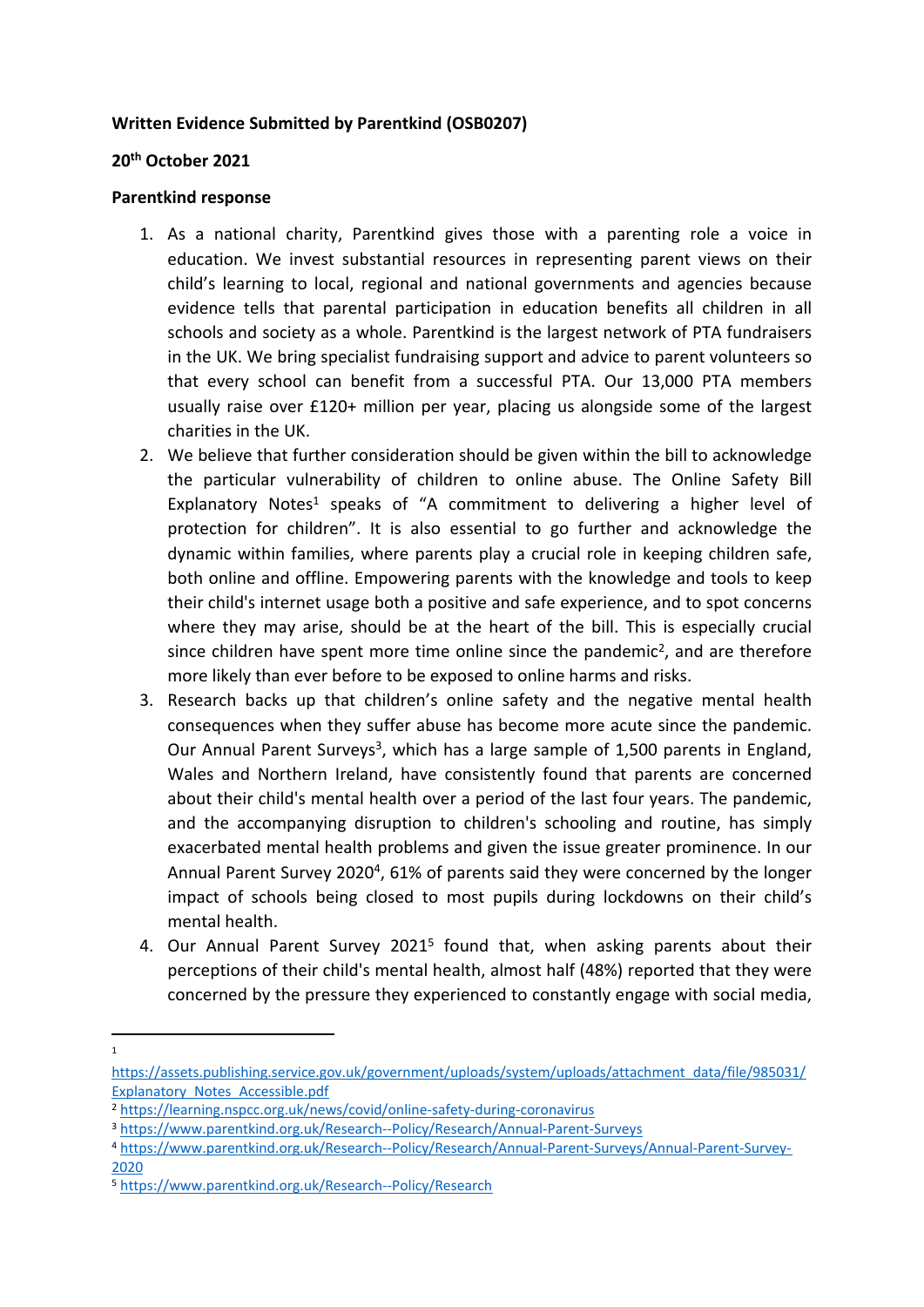where 20% reported that their child had experienced the issue (up from 15% in 2020, perhaps as a result of lockdowns, partial school closures and children spending proportionally more of their time online. Understandably, it is a bigger concern for parents of children in secondary rather than primary school). As many (48%) were concerned about cyber-bullying/online abuse, which was up slightly from 45% the year before, and 17% reported that their child had experienced cyber-bullying. Concerns about depression (43%) and self-harm (32%) were high, with 18% and 12% respectively reporting that their child had experienced them, whilst almost a third (32%) of parents had concerns about sexual harassment, with 9% registering direct experience when it came to their child. Where data for the previous year was available, all of the figures showed an increase in 2021 from 2020, perhaps as a side effect of the pandemic and the disruption to education and their normal routine that all pupils experienced. Worryingly, all of the figures were proportionally higher for the demographic of parents of children with SEND and FSM.

- 5. Parentkind represented parents' views on the panel of reference group members for Ofsted's 2021 review of sexual abuse in schools and colleges<sup>6</sup>. The report made the following recommendation for government: "in partnership with others, launch a communications campaign about sexual harassment and online sexual abuse, which should include advice for parents and carers." The review also found that, apart from their peers, children were most likely to talk to their parents about sexual harassment and violence. The problem of a current conspiracy of silence was described by one school leader: "So often, nobody is talking to young people about these things – including or especially their parents. These conversations are awkward so there has almost been a tacit agreement not to have them. This means that we risk not knowing what young people do, or think, and how what they do is affecting them."
- 6. The Online Safety Bill must consider among its wider implications how adults, especially parents, can be better educated and informed about online sexual harassment between young people, or directed towards young people by adults. One solution identified by Ofsted was in competent implementation of the new RSHE curriculum, and it recognises the essential need to properly engage parents, who must now be consulted on RSHE curriculum or changes to the school's policy<sup>7</sup>. Ofsted's review says, "When planning the RSHE curriculum, it is essential that schools work closely with parents and carers to talk them through areas covered, address any gaps in their understanding and equip them with the confidence to be able to have open discussions with their children. Research indicates that there is a particular gap in parents' understanding of issues around online sexual abuse. Many parents are interested in learning more about the issue through schools and online resources. They also want more support in understanding how to talk about these issues with their children." Our research suggests that this is true. In order to

<sup>6</sup> [https://www.gov.uk/government/publications/review-of-sexual-abuse-in-schools-and-colleges/review-of](https://www.gov.uk/government/publications/review-of-sexual-abuse-in-schools-and-colleges/review-of-sexual-abuse-in-schools-and-colleges)[sexual-abuse-in-schools-and-colleges](https://www.gov.uk/government/publications/review-of-sexual-abuse-in-schools-and-colleges/review-of-sexual-abuse-in-schools-and-colleges)

<sup>7</sup> [https://www.gov.uk/government/publications/relationships-education-relationships-and-sex-education-rse](https://www.gov.uk/government/publications/relationships-education-relationships-and-sex-education-rse-and-health-education)[and-health-education](https://www.gov.uk/government/publications/relationships-education-relationships-and-sex-education-rse-and-health-education)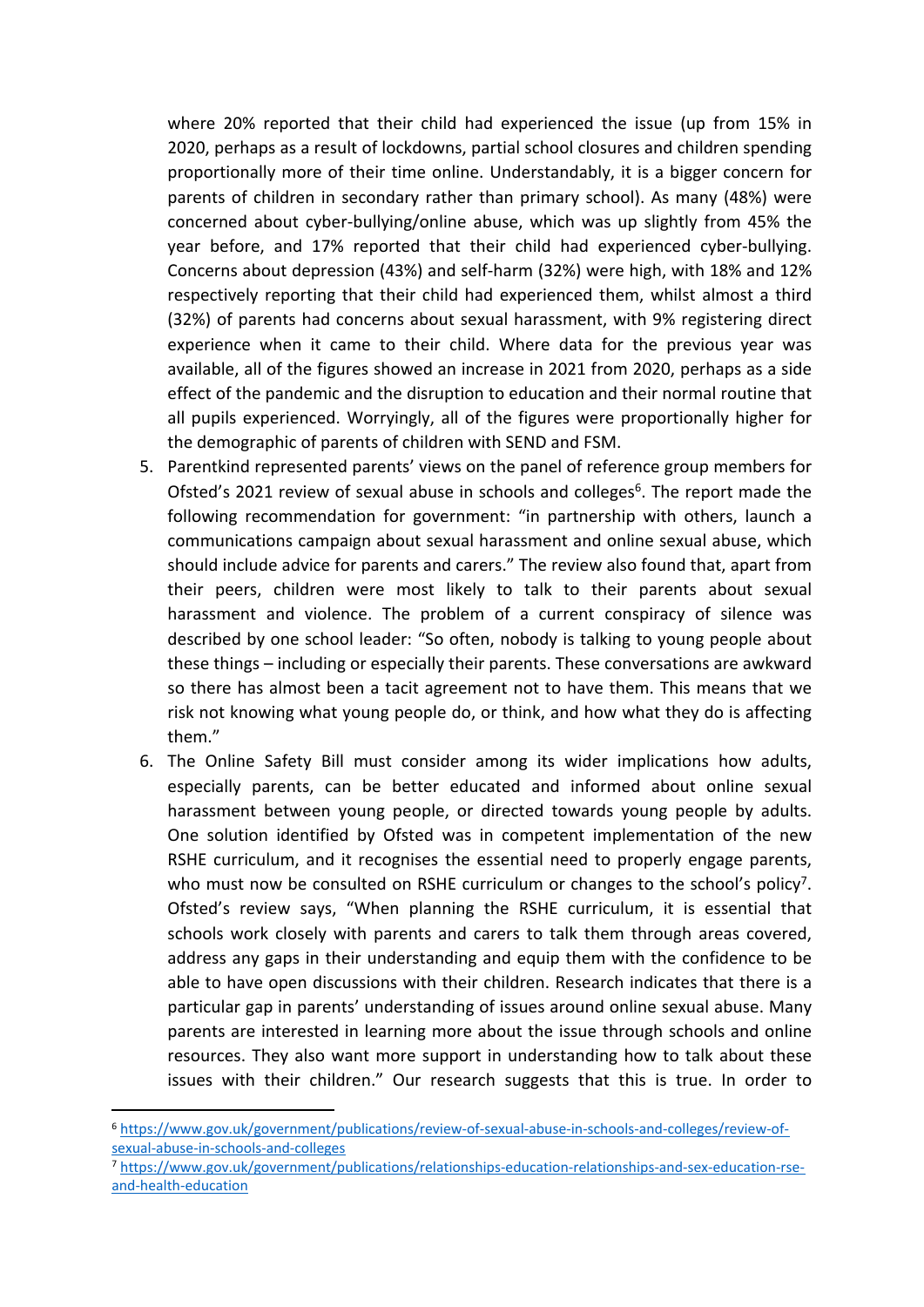respond to the government's consultations on RE/RSHE when guidance was overhauled in 2018, we ran surveys of parents. We found that more than six in ten believed it was more difficult for their child's generation to navigate relationships and sexual issues than it was for their own. More than two thirds disagreed or did not know if pupils were getting the information they needed to thrive and stay safe in the modern world. They were overall supportive of schools teaching the subject, and almost all parents believed that informing children about sexual health and relationships is primarily the responsibility of schools and parents in partnership, or parents, rather than schools. Tellingly, only 45% believed their child was equipped with enough knowledge to stay safe online. Parents are aware of dangers that can lie online, and RE/RSHE must now include staying safe online in the curriculum. At the same time, many parents aren't entirely aware of how to best keep their child safe online. When considering online safety in the whole, special consideration should be given to providing parents with the knowledge and resources to keep children safe because the status quo is inadequate. As Ofsted's review damningly says, "The children and young people we spoke to were seldom positive about their RSHE and PSHE lessons. They felt that the quality of the input varied according to who was teaching them and that the lessons were not relevant to their daily experiences and the reality of their lives." Ofsted goes on to state: "We recognise that RSHE is just one part of a whole school approach to tackling sexual harassment and sexual violence, including online. Other factors, and the role of parents, are also vital." Parentkind agrees wholeheartedly that the parental role in maintaining online safety is critical.

7. Further to RSHE and Ofsted's Review of sexual abuse in schools, we have some research that you may wish to consider when refining the bill. A snap poll of parents in August 2021 found that many were in favour of removing mobile phones from schools and classrooms<sup>8</sup>. In order to respond to the DfE's consultation on behaviour management strategies in August 2021, we put out a two-question poll on Facebook and Twitter to gain a snapshot of parental opinion. In total, we received 54 responses from parents and carers. We asked whether or not they support their child's school banning the use of mobile phones. By far the most popular choice was "yes, throughout the school day" selected by just over three quarters (76%) of respondents. The next most popular was "yes, just in lessons", selected by one fifth (20%) of parents. This indicates that almost all respondents (96%) favoured some curtailment of the use of mobile phones during the school day, therefore backing their prohibition from use in classrooms. Against the ban was the remaining 4%, with no respondent selecting "don't know". We also asked if parents had any concerns over their child's school banning the use of mobile phones during the school day. Three main mitigating factors all involved providing parental reassurance that their child will be able to contact them, or vice-versa, if necessary, which may fall under the bracket of 'peace of mind'. Very few parents nominated the options that concerned the use of mobile phones as tools for learning. Although we would have

<sup>8</sup> <https://www.parentkind.org.uk/News/Parents-give-their-views-on-mobile-phones-in-schools-and-classrooms>